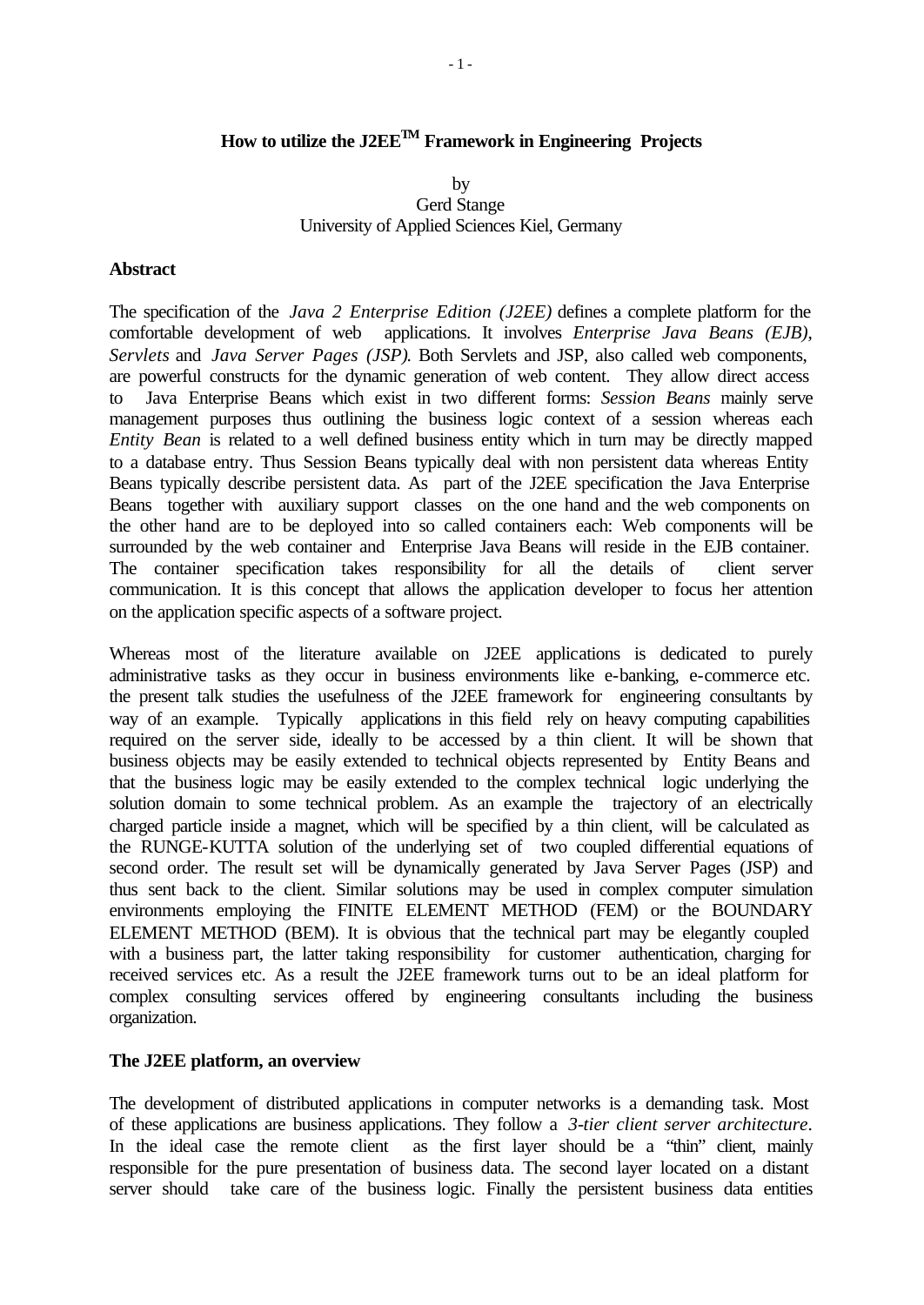reside on the third layer which is physically realized by a database. Such an architecture is extremely well suited for typical business demands such as scalability and ease of replacement of business logical and business entity units.

As Figure 1 illustrates, the J2EE platform has been designed according to this principal architecture following a component model with JSP Pages and Enterprise Beans as the most important components.



**Figure 1:** Multitiered Applications /J2EE<sup>TM</sup> Tutorial/

One of the most important benefits of the J2EE platform is that all the technical details necessary for establishing and maintaining the communication link between client and server, for the safe treatment of transactions, for the reliable management of persistent data, for user authentication and for keeping track of concurrent operations etc. are under the responsibility of the component transaction monitor (CTM), which is part of its specification. The J2EE platform hides all these complex details from the application developer, thus allowing her to focus on the business specific aspects of the application.

The many technical services just mentioned are provided by the *J2EE server* with its underlying services in the form of a *container* for every component type. *Containers* are the interface between a component and the low-level platform-specific functionality that supports the component. Before a Web, enterprise bean, or application client component can be executed, it must be assembled into a J2EE application and deployed into its container.

The assembly process involves specifying container settings for each component in the J2EE application and for the J2EE application itself. Container settings customize the underlying support provided by the J2EE server, which includes services such as security, transaction management, Java Naming and Directory Interface (JNDI) lookups, and remote connectivity. Here are some of the highlights: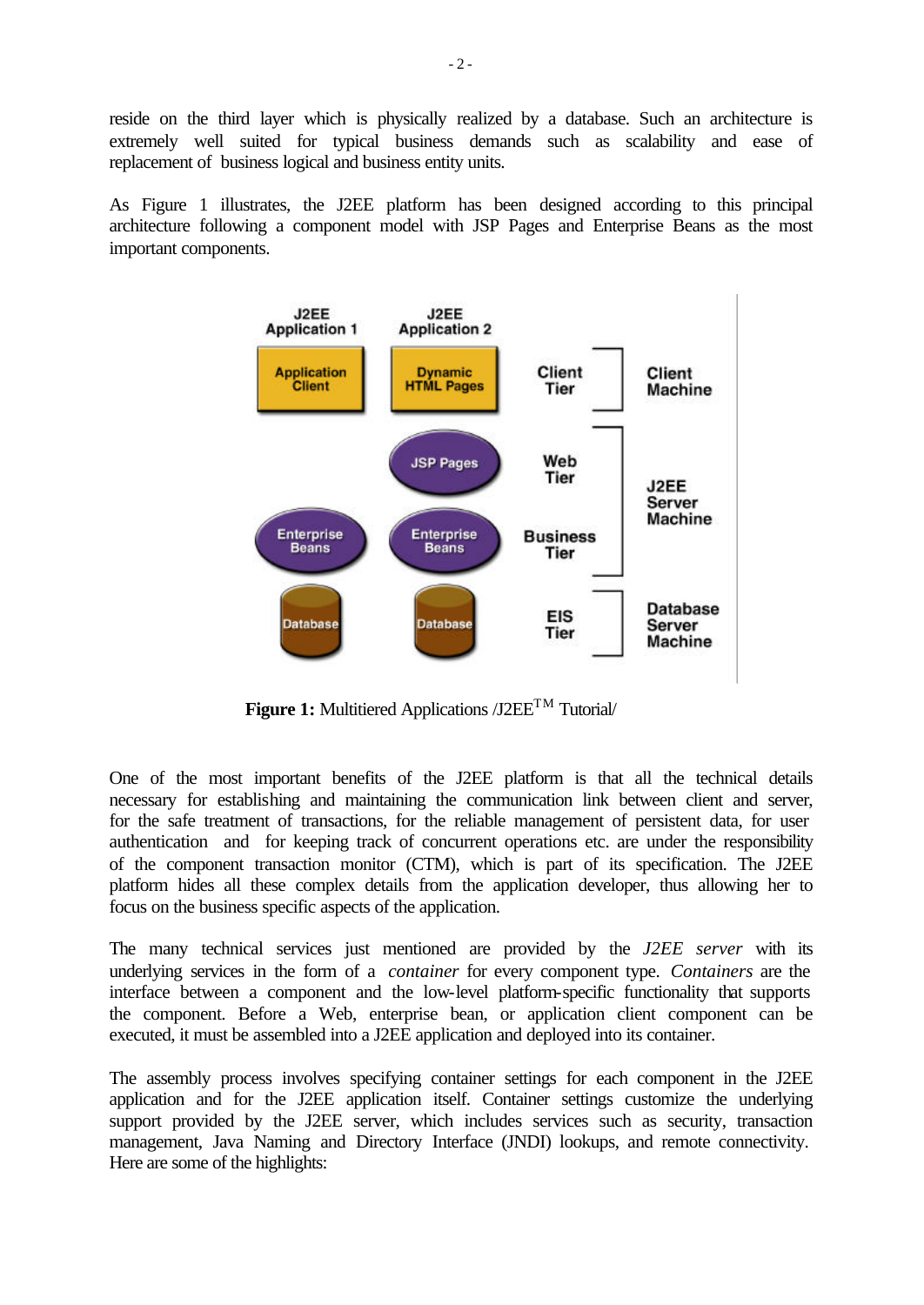- The J2EE security model guarantees access by authorized users.
- The J2EE transaction model lets appear all methods in a transaction as a single unit.
- JNDI lookup services provide a unified interface to naming and directory services to look up remote components.
- Through he J2EE remote connectivity model a client invokes methods of a distant component as if it were in the same virtual machine.

The following Figure 2 illustrates the relationship between the different J2EE components and their corresponding containers (WEB- and EJB-Container) and how these containers are embedded in the J2EE Server.



**Figure 2:** The J2EE Server and Container Concept /J2EE tutorial/

In the above figure it is important to note that the J2EE architecture includes access to the server resources by the traditional so called *Application Client* as well as by the modern concept of a "thin" client represented by a browser.

#### **Java Enterprise Beans as the work horses**

As mentioned above there are two types of Java Enterprise Beans:

- *Session* Beans stand for logical, business and session management with all the required methods.
- *Entity* Beans represent the (mostly persistent) business entities.

From the viewpoint of scalability and the ease of change it is very important to clearly distinguish between these two: Whereas *Session Beans* are responsible for the system *behavior* as a whole, *Entity Beans* represent system its *state*.

Enterprise Beans will never be directly accessed by clients or some other components (including other beans), which then play the role of clients again. Rather they are visible to the outside world only by their interfaces, which however are implemented by them. Every Enterprise Bean has two types of interfaces for each local and remote access. This results in a total of 4 interfaces: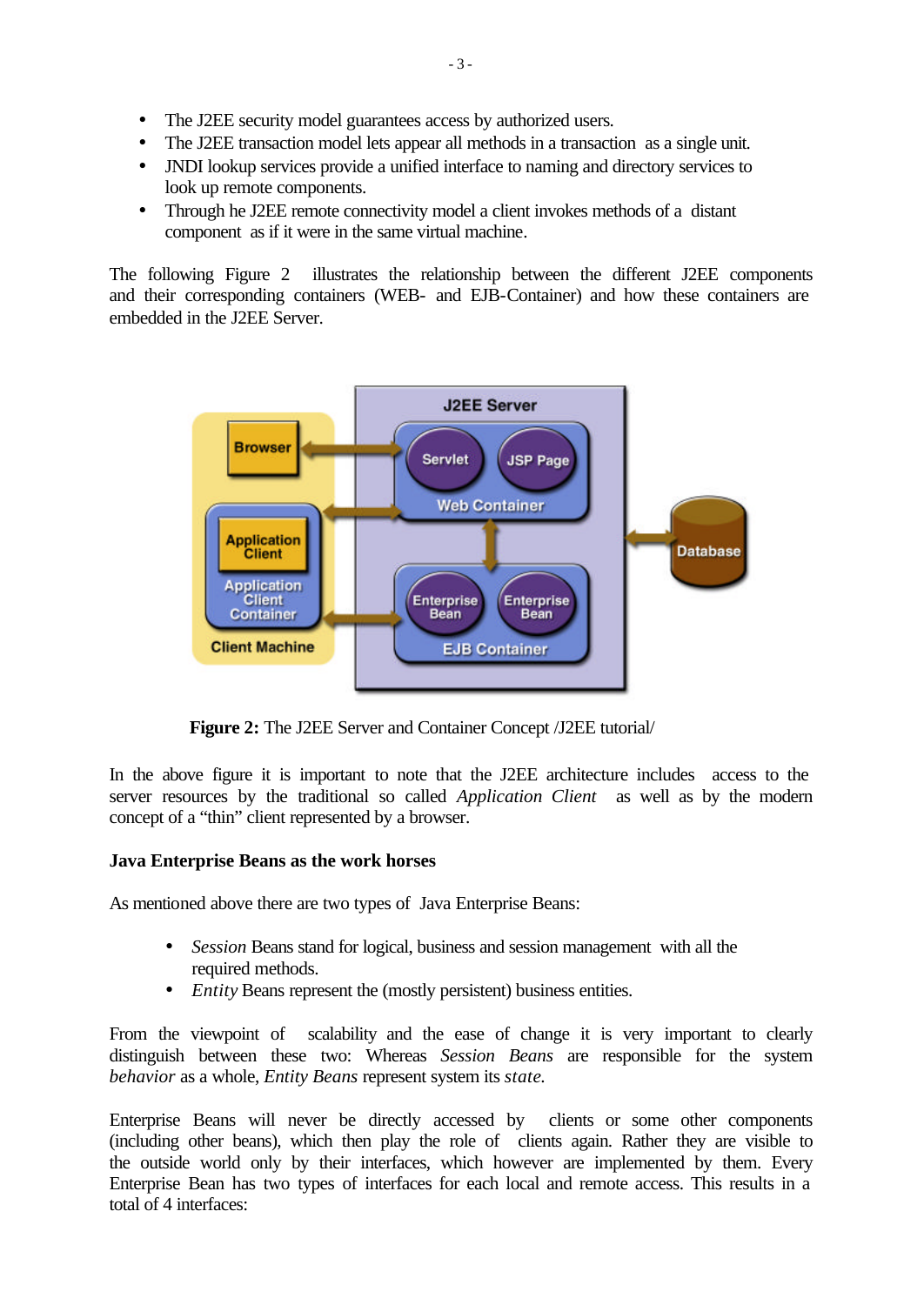- The HOME local/remote interface is responsible for life cycle events such as the creation or the destruction of the bean etc.
- The local/remote interface exposes the business logical content of the bean.

One may think of this concept as of a contract between the bean and its interface, allowing an easy replacement of the bean by another one in the case of change of the underlying business rules.

#### **The J2EE platform for engineering projects**

Most of the applications of the J2EE platform described in the literature cover the field of business applications like e-banking, e-commerce etc. There is no reason, why this same platform should not be similarly well suited for engineering applications. Obviously there is a strong analogy between business entities and engineering entities – this giving rise to the proper use of Entity Beans – and between business logic and engineering logic, which mainly consists of mathematical rules – this giving rise to the use of Session Beans. What is even more interesting: Both fields of application may be directly combined into one unique application with the result that engineering services offered by the engineering part of the system may be immediately integrated with the business part. The latter may take care of all kinds of customer services and volume dependent accounting. In the following section the *Magtrajectory* project will be presented as an example for the engineering aspects of a J2EE solution.

#### **The Magtrajectory Project as an Example**

To show the benefits of the J2EE platform for the solution of engineering problems the Magtrajectory project offers computer simulation services to a traditional application client and to a "thin" WEB client. The service is the solution of a set of coupled ordinary differential equations as they describe the trajectory of a charged particle inside a magnet. The client requests the user to enter a magnet Id or to enter her own magnet data and then run the application. The magnet data are persistently stored in a database table of the MagnetDB database.

The following figure 3 shows the UML use case diagram:



**Figure 3:** Use Case diagram of the Magtrajectory Application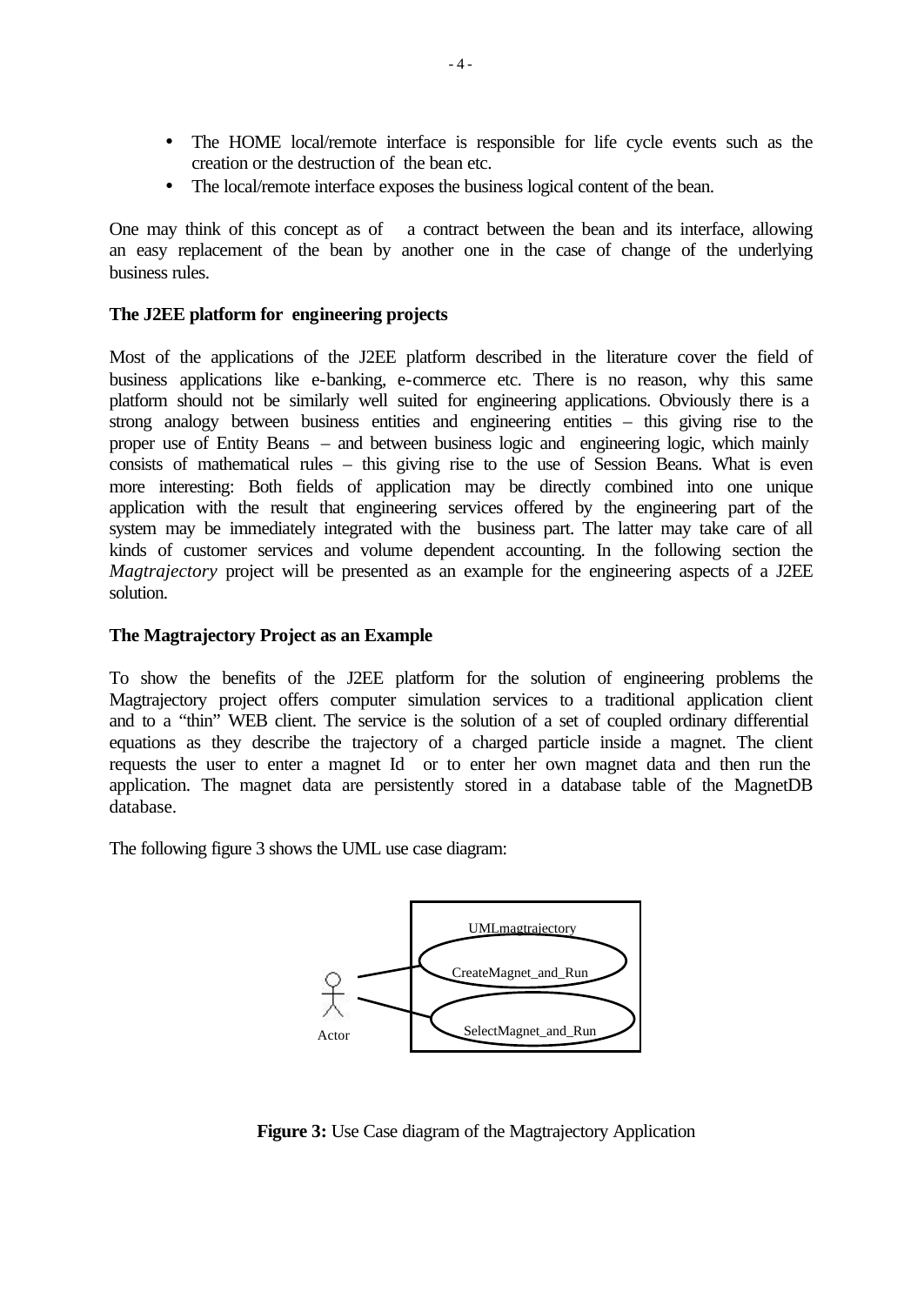The magnets to be selected or to be created are the engineering entity units. They are under the responsibility of the *MagnetsBean Entity Bean*. All the management and calculation steps necessary will be managed by the *MagtrajectoryBean Session Bean*, which in turn employs the following helper classes:

- *MagnetsBean* to select or create a Magnets object from/in the database.
- *Magnet* to create and hold a technical magnet object with the implemenation of a suitable interface
- *DiffEquation*, which describes the set of coupled differential equations.
- *StartPar* to describe the particle and its start conditions.
- *Trajectory* to describe the trajectory data and
- *RungeKutta* being responsible for the numerical calculation procedure.

The following figure 4 gives an overview over all these classes in an UML class diagram.



**Figure 4:** UML Class diagram of the Magtrajectory Application

It is obvious that the complete analysis of the Magtrajectory project requires an intimate knowledge of the underlying physics of relativistic particle dynamics inside magnetic fields and furthermore of all the detailed steps necessary in the numerical solution procedure of a coupled set of differential equations using the Runge-Kutta scheme. This is beyond the scope of the present report. Rather the emphasis lies on showing that the J2EE platform is well adapted to the needs of a distributed solution of fairly complex engineering problems. Therefore in the following figure 5 a rough UML collaboration diagram will be presented, which may be considered as a first outflow of the physical and numerical analysis mentioned above.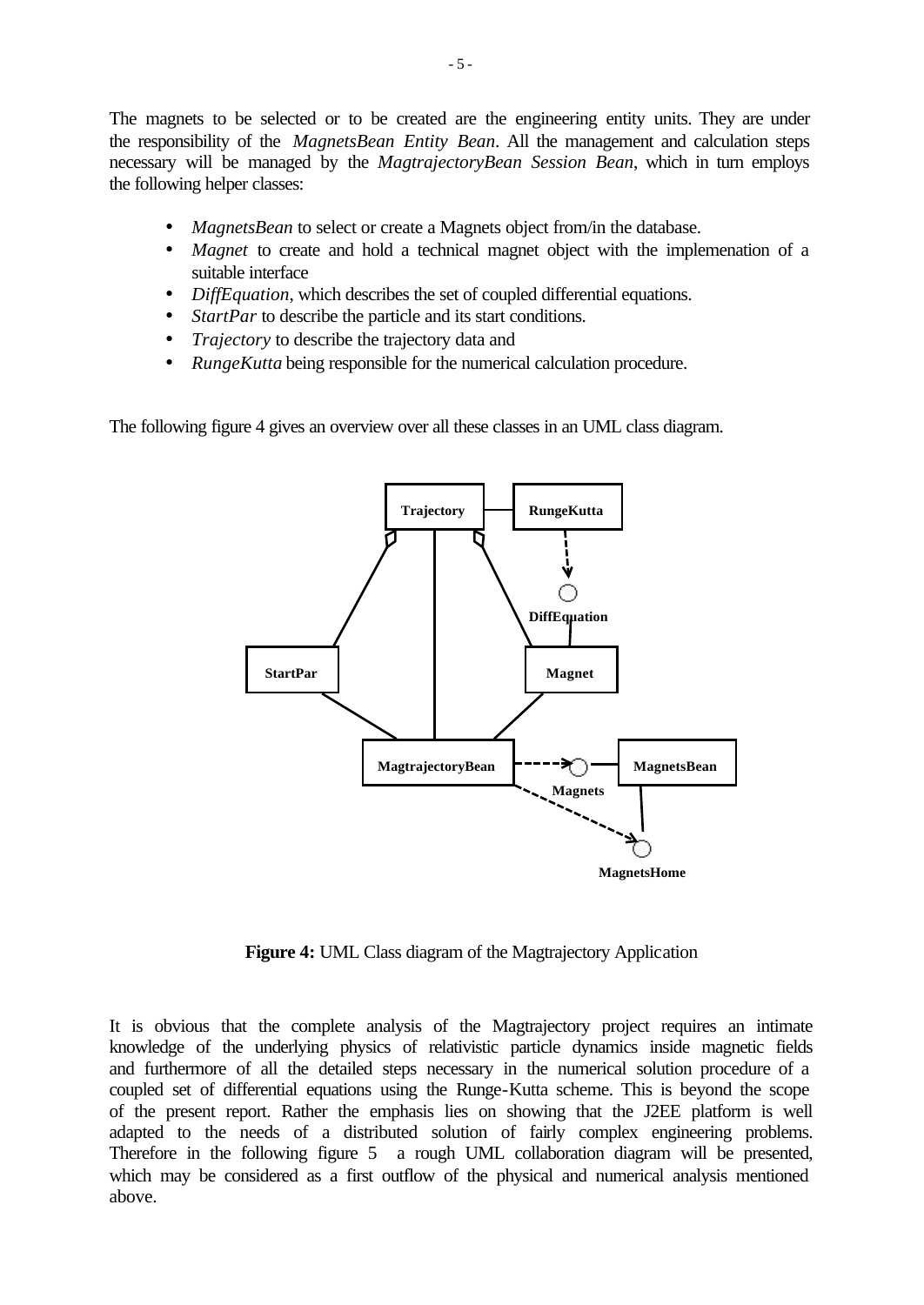

This figure clearly illustrates the dominating management role the MagtrajectoryBean plays in the Magtrajectory project.

**Figure 5:** UML collaboration diagram of Magtrajectory project

All the above considerations show the strong parallelity between business and engineering projects. In both cases the Session Beans take responsibility of the system behavior as a whole, possibly employing a large number of helpers, whereas the Entity Beans take care of the entities in the corresponding context.

To run the system as a client server system the software has to be properly deployed into the server and client containers mentioned above. The following UML deployment diagram figure 6 shows the details.

The Beans are located in the Server/EJBContainer, the JSP Server Pages have been deployed into the Server/WEBContainer. There are two sorts of Clients: The traditional Application Client accesses the Server via a LAN- / WLAN- / WAN- link and the interfaces of the *MagtrajectoryBean*, whereas the WEB Client connects to the server in a completely different way: First the corresponding browser downloads the *index.jsp* Java Server Page from the WEBContainer, which is located on the server, via the Internet link and will then be connected to the *MagtrajectoryBean* interfaces via the the *runtrajectory.jsp* Java Server Page after the user has pressed the *runtrajectory* button displayed on the *index.jsp* page.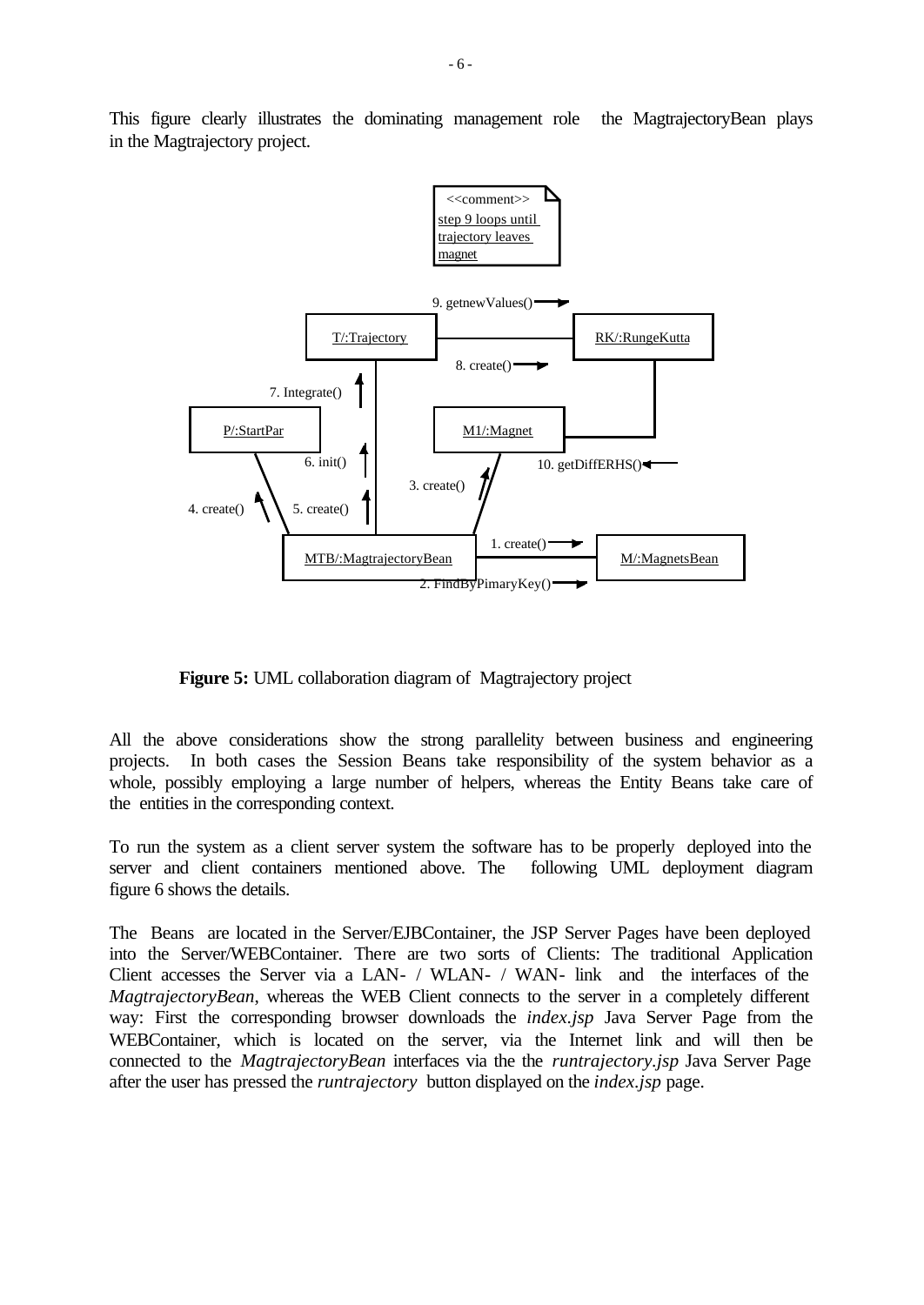

**Figure 6:** UML deployment diagram of Magtrajectory Project

It requires mention that the JSP Server Pages participate in the overall scenario in a very restricted way: They are solely responsible for presentation and for receiving some simple input data, all the computational work being left to the server. Especially for heavy weight engineering projects as e.g. FEM- or BEM- computer simulations this concept brings remarkable benefits: The resources and competences may be concentrated on well equipped servers, which may be accessed by lightweigt clients from everywhere.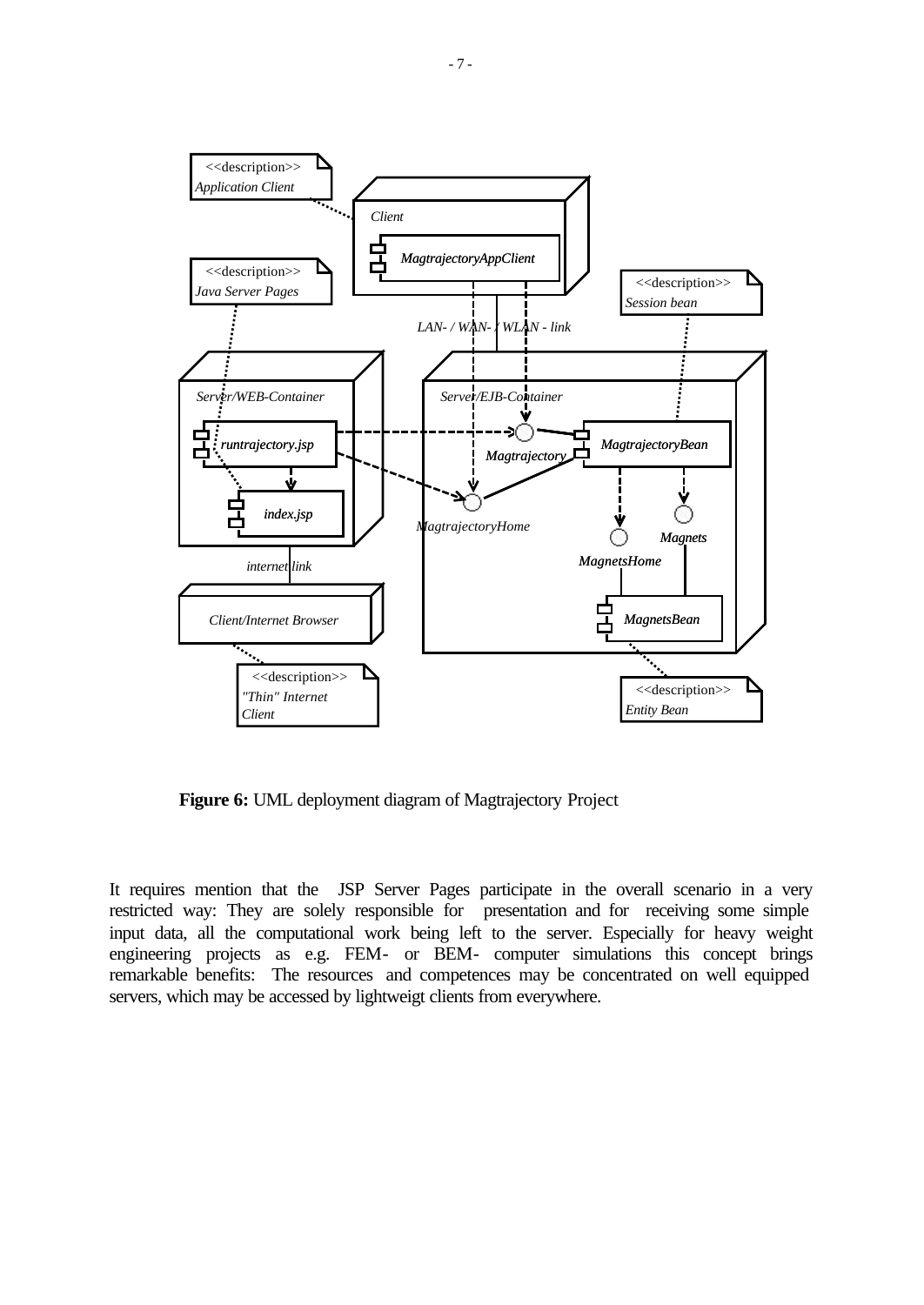#### **Sample Output from the Magtrajectory Project**

The following figures illustrate some sample output from the Magtrajectory System. The first figure 7 shows the start screen as delivered from the *index.jsp* Java Server Page, where the user is requested to either select a magnet by entering the magnet\_Id or to enter new magnet data. Here the magnet\_Id 100 has been entered with all the remaining fields set to 0. This means that the magnet with the magnet\_Id  $= 100$  must have been previously entered into the database.

When pressing the *Run Trajectory* button control will be transferred to the *runtrajectory.jsp* Java Server Page. This in turn will connect to the MagtrajectoryBean interface and hand over the input data from the previous page.



## **Welcome at our Test Site!**

Calculate the trajectory of a 100 MeV positron inside a rectangular magnet. Please select magnet by entering [Magnet Id,0,0,0] or create new magnet by filling all the fields [Magnet\_Id,L,W,B]:

| Magnet_Id            | Magnetlenth[m] | Magnetwidth[m] | Magnetinduction<br>m |
|----------------------|----------------|----------------|----------------------|
| 100                  |                |                |                      |
| <b>Run Trajector</b> |                |                |                      |

**Figure 7:** Browser Start Page of Magtrajectory Project

The next figure 8 shows the response after having pressed the *Run Trajectory* button.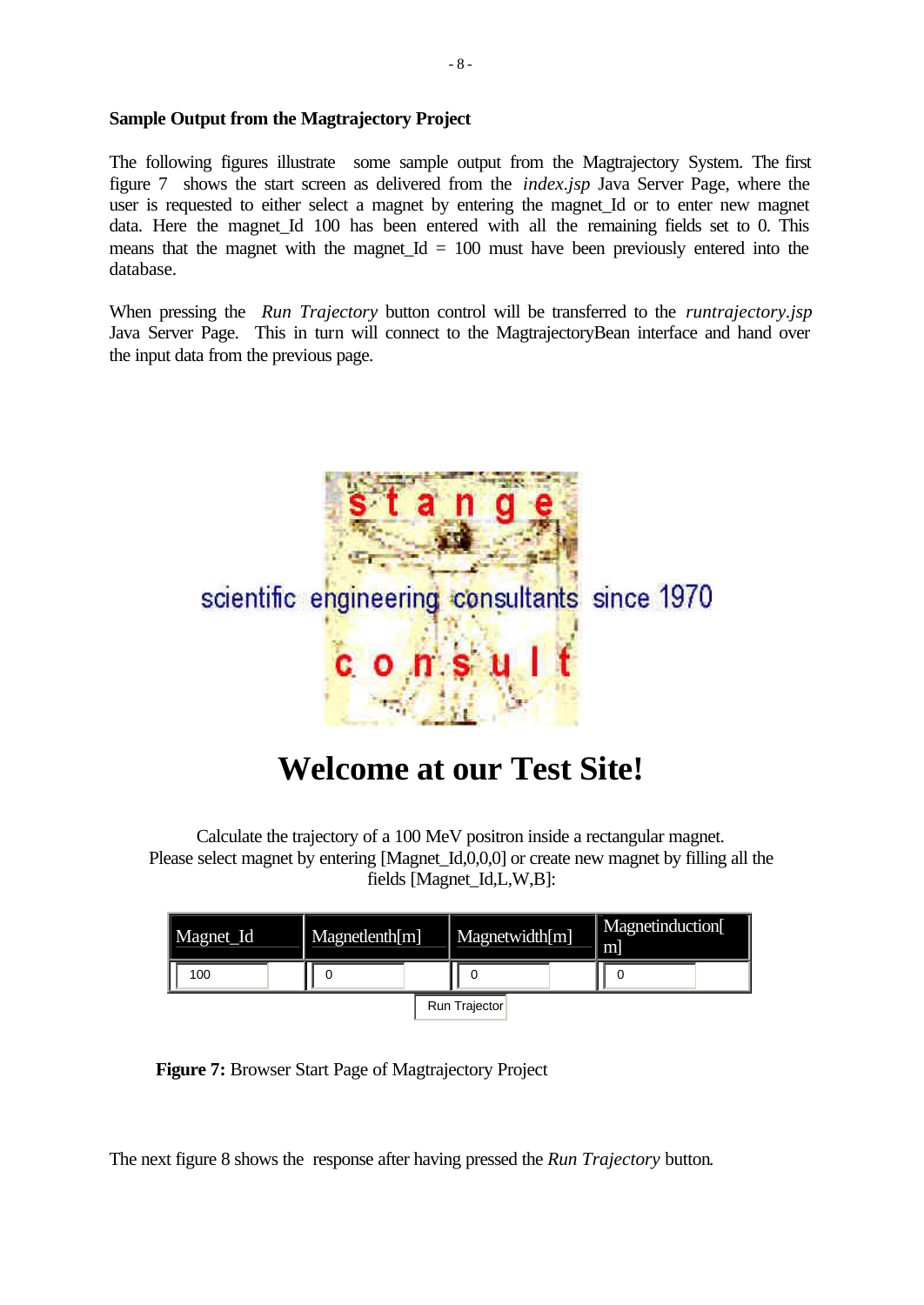

# **Magtrajectory**

Your magnet with  $Id = 100$  has the values:

| $\mathbf r$<br>ı<br>ਨ | <b>TT 75</b><br>l<br>Width   m | Induction[T] |
|-----------------------|--------------------------------|--------------|
| 1.V                   | 1.V                            | ັບບ⊾         |

And here your time-, X- and Y-components of a 100 MeV positron trajectory follow as received from solving a coupled set of 2 second order differential equations with the RUNGE-KUTTA-method:

| Time[s]      | X-coordinate[m] | Y-coordiante[m] |
|--------------|-----------------|-----------------|
| 0,0000E00    | 0,0000          | 0,5000          |
| 5,0000E-11   | 0,0150          | 0,4991          |
| 1,0000E-10   | 0,0299          | 0,4978          |
| 1,5000E-10   | 0,0448          | 0,4960          |
| 2,0000E-10   | 0,0597          | 0,4937          |
| 2,5000E-10   | 0,0744          | 0,4911          |
| 3,0000E-10   | 0,0891          | 0,4879          |
| 3,5000E-10   | 0,1037          | 0,4844          |
| 4,0000E-10   | 0,1182          | 0,4804          |
| 4,5000E-10   | 0,1325          | 0,4760          |
| $5,0000E-10$ | 0,1467          | 0,4711          |
| 5,5000E-10   | 0,1608          | 0,4659          |
| 6,0000E-10   | 0,1747          | 0,4602          |
| 6,5000E-10   | 0,1884          | 0,4541          |
| 7,0000E-10   | 0,2019          | 0,4476          |
| 7,5000E-10   | 0,2152          | 0,4407          |
| 8,0000E-10   | 0,2283          | 0,4334          |
| 8,5000E-10   | 0,2412          | 0,4257          |

**Figure 8:** Browser Result Page of Magtrajectory Project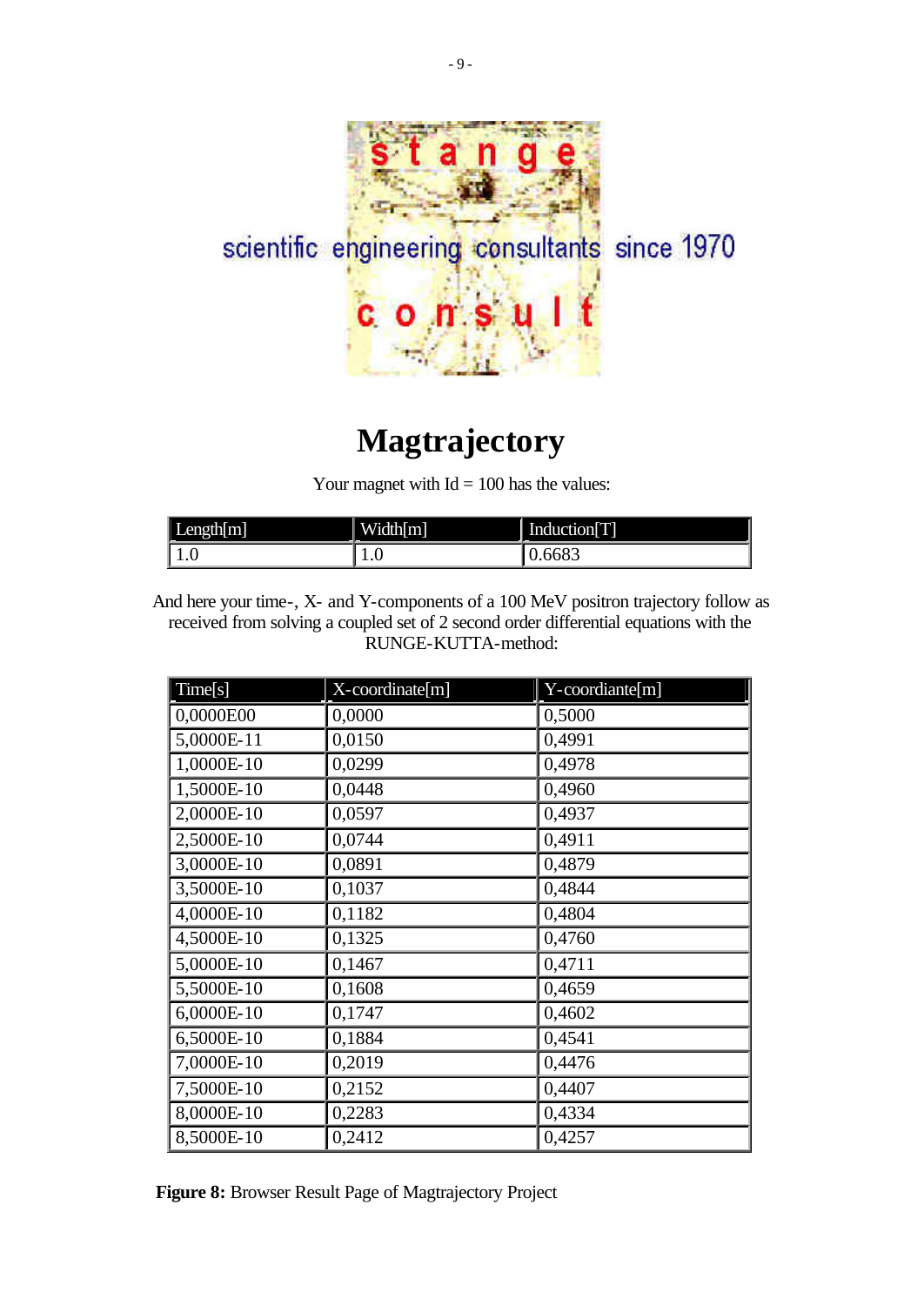#### **Conclusions**

In the present paper the possibilities of applying the J2EE framework to engineering projects have been studied by way of the example application *Magtrajectory*. After a brief introduction into the J2EE platform the *Magtrajectory* project has been introduced by a series of UML diagrams. Magtrajectory calculates the trajectory of a charged particle inside a magnet by numerically solving a set of coupled ordinary differential equations using the Runge-Kutta scheme.

It turns out that all the benefits of the J2EE framework applying to business applications are equally valid in the context of engineering applications. These benefits are to be seen in hiding all the technical details of a distributed application from the application developer. The combination of the Session Bean *MagtrajectoryBean*, which is responsible for all the management and calculational work, with the Entity Bean *MagnetsBean*, which is responsible for keeping track of the engineering entities *magnets* is as straightforward as in business applications. This concept guarantees for scalability of applications as well as for the ease of replacement of components.

Future development will be focused on the combination of engineering aspects and business aspects, the latter including such topics like automatic load dependent accounting, authentication and user access control due to different user roles There is no doubt that this combination will be an ideal base for consultance work in engineering since besides the demanding engineering services all kinds of customer services may be included.